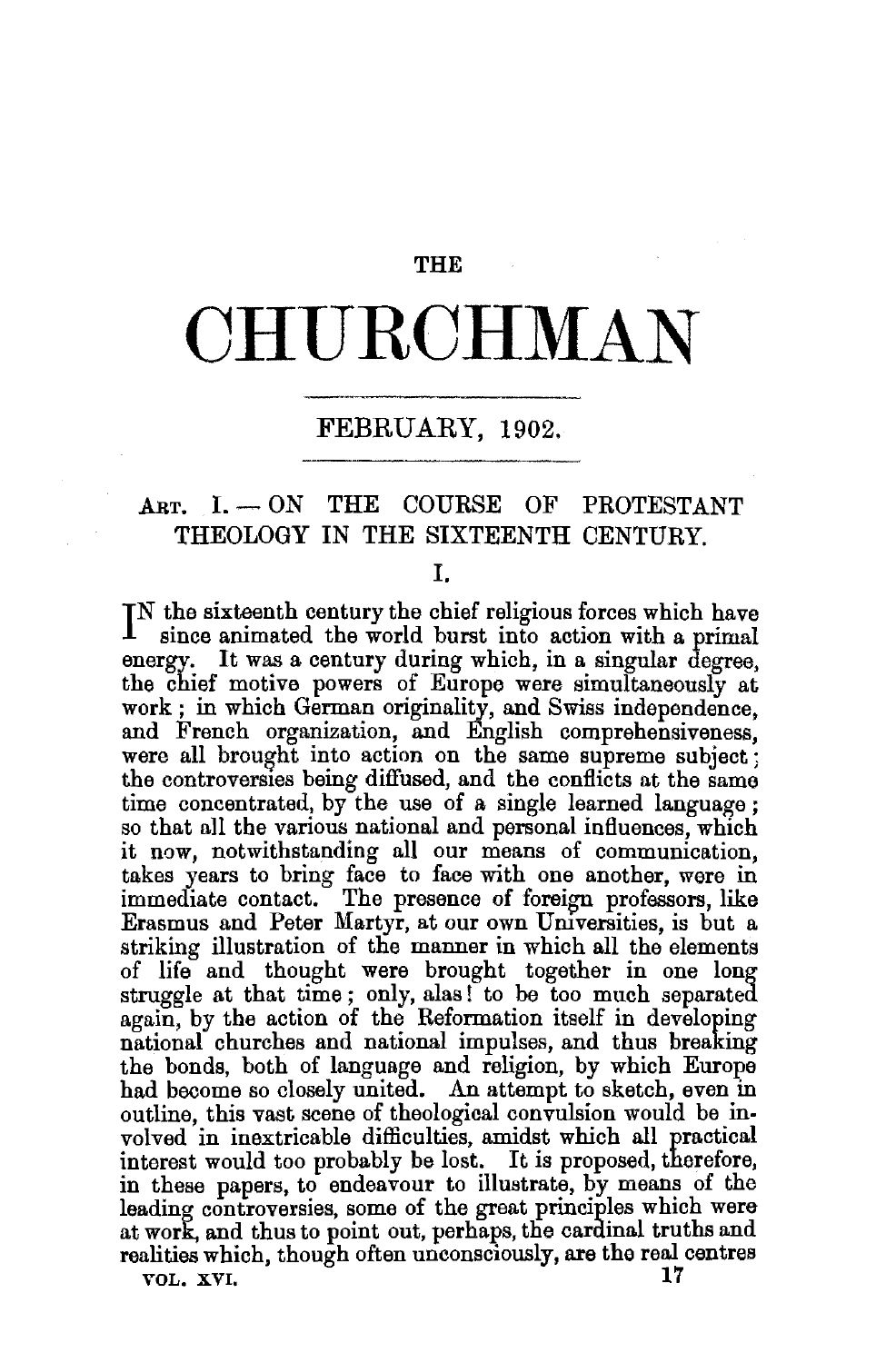of our struggles at the present day. A writer of distinction spoke not long ago of " the arid theology " of the sixteenth century. The expression recalls a criticism of the historian Hallam on "Romeo and Juliet," which he describes as full of "frigid" conceits." They are conceits, no doubt; but the man must be singularly constituted who regards them as frigid. In the same way the sixteenth century is full of theologies; but a man must have a strange view of human nature and human history who can call them arid. At all events, they split Europe into two greatcamps, which have been more or less at war ever since; they evoked new and momentous forces in the Roman camp as well as in the Protestant ; they opened the springs of new religious ideals, new literatures, new devotions-in a word, new worlds. It is not from arid sands that such fruits spring. Let us endeavour to appreciate in some measure the influences which gave birth to such results.

Consider, in the first place, as a matter of fact, the impulse from which the whole movement started. If we look at it from the point of view of a statesman, it is obvious that the first great public act in the momentous history is the Diet of Worms of 1521. From that moment the authority, not only of the Pope, but of the Emperor, was challenged, and was successfully held in check in one at least of the great States of the Empire, not merely by a religious reformer, but by the powerful and authoritative Prince who was at the head of that State. From that moment the Empire, and the Church within the Empire, was no longer at one, and the long series of public acts commenced by which the Protestant world was called into existence and consolidated. Upon that followed in the next ten years the memorable Diets of Augsburg and Spiers, and upon them the various leagues, treaties, wars, councils, and synods in which the principles and results of the Reformation were developed and settled. But the Diet of Worms centres around Luther, and it is in the action taken with respect to him, by the Pope and the Emperor on the one side and the Elector of Saxony on the other, that its vital importance consists. This, however, is but the political aspect of the fact that the motive ideas of the Reformation arose out of Luther's teaching and experience. No other influence had really threatened either the Pope's authority or Roman doctrine. The new learning of humanism, even in the keen and satirical hands of Erasmus, had not been able to effect any practicable breach in the great fortifications of antiquity, wealth, and power within which the existing ecclesiastical system was entrenched. That system had a profound hereditary hold on the minds and the spiritual apprehensions of men. They might distrust it or dislike it ;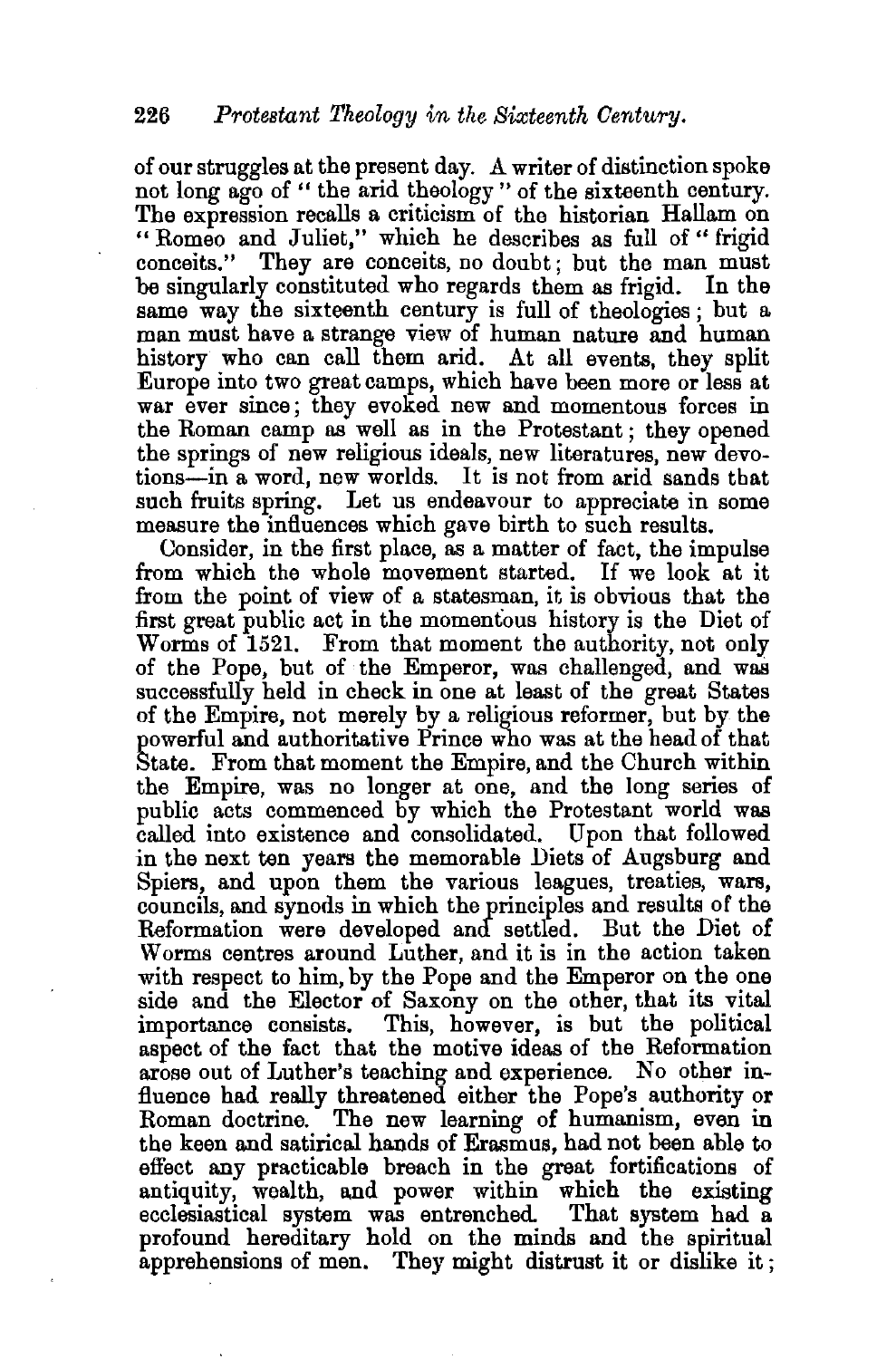but, in Butler's phrase, they were not so certain that there was nothing in it ; and when any dispute with it came to the final issue, they were not prepared to defy it, with all the possible consequences. But Luther succeeded in convincing a number of strong- men that it might be defied ; he defied it himself, and he laid down the principles on which his supporters might stand in maintaining a similar defiance. We have to look, therefore, to the cardinal principles of Luther's teaching if we are to understand the germ from which the Reformation sprang. In a still higher degree we must look to that teaching if we are to appreciate the main currents of the reformed theology. There were other theological in-There were other theological influences, of course, side by side with his; but until his death, in 1546, his voice was certainly the most potent in the theological controversies of his day ; and even after his death his teaching became, in great measure, the. touchstone by which a large part of the reformed theology was tested.

What, then, were the great principles with which Luther gave this new influence to the world? It is a received maxim on this subject that the Reformation rests on two principles-a formal and a material one; the formal one being the supreme authority of the Scriptures, and the material one being the doctrine of justification by faith. That maxim is true enough as far as it goes, but it does not take us to the root of the matter. As to the formal principle, that of the supreme authority of the Scriptures, not only had it been asserted by men like W ycliffe and Hus, but we find St. Thomas Aquinas, under the first question of his "Summa," in Article VIII., laying down that the authority of the Scriptures in any discussion carries with it the weight of necessary argument, whereas the authority of the doctors of the Church has merely the force of subsidiary and probable argument; and he quotes the saying of St. Augustine which played so large a part in subsequent Protestant discussion: "Solis eis Scrtpturarum libris, qui canonici appellantur, didici hunc timorem honoremque deferre, ut nullum auctorem eorum in scribendo errasse aJiquid firmissime credam . . . alios autem ita lego, ut quantalibet sanctitate doctrinaque præpolleant, non ideo verum putem quod ipsi senserunt, vel scripserunt." Perhaps, indeed, it was not until the Council of Trent that this principle was formally disregarded by the Church of Rome. It was a principle which came to the front in the course of controversy, but it did not constitute the vital germ of Reformation life and thought. That is to be seen in the other principle, justly called the material one, of justification by faith, which accordingly became of necessity the watchword of the controversy. **17-2**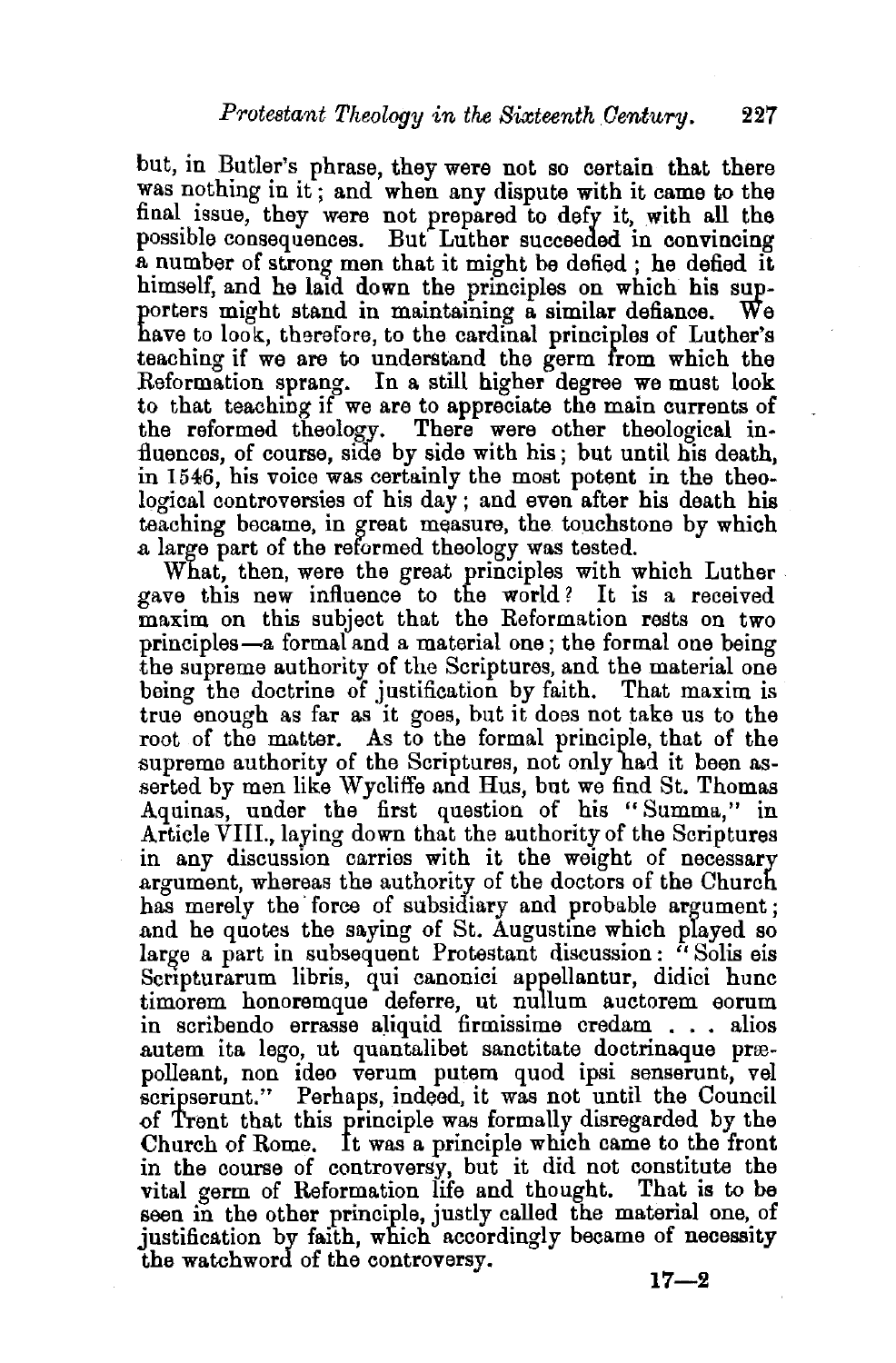But it is requisite to look even beyond this principle, to its first apprehension in Luther's experience, if we are duly to appreciate its import. What had brought this principle into such prominence and intensity in Luther's consciousness? It was not any theological controversy, not the pressure of any scholastic argument, not the dispute about indulgences, nor any other public occasion whatever; it was simply his personal spiritual experience in realizing the relation of his soul to God. The craving of his soul, to which every other was secondary, was for peace with God, and for the love of God. To obtain this peace he had entered a monastery, and submitted himself for years, with the utmost strictness, to its hard discipline; but he failed to assure himself of peace with God. He remained sensible of his sin, of the deep imperfection attaching to all his efforts, even the best; and he felt himself unworthy of God's favour and love. The main point was that it was not enough for him that his faults and sins should be forgiven, in the sense of due satisfaction being made for them, either here or hereafter, in this life or in purgatory. For the penalties of sin he cared comparatively little; the great trouble was that sin stood between himself and God, and prevented his living in the assured sense of God's favour. The forgiveness he cared for was not a material but a personal forgiveness. As he himself put it, in one of his paradoxical sayings : A man forgiven by God would feel himseff in heaven although in hell, and a man not forgiven by God would feel himself in hell although in heaven. The personal relation of mutual love and trust between himself and God was what he cared for, and what he was striving for, and this seemed to him to be rendered impracticable by his inveterate sin and corruption.

It is the idea of this personal relation which it is essential to grasp with full distmctness and intensity if the cardinal doctrine of the Reformation is to be realized. It is quite possible to work out a whole system of theology without apprehending this personal relation, or taking any practical account of it. God may be regarded as the Supreme Judge, the Father of our spirits, but at an unapproachable distance ; and the soul's relation to Him may be mainly regarded as that of a subject to a sovereign, or, if that of a child to a father, yet of a child held at too great a distance to have intimate personal relations with its parent. So far as this is the case, the sense of sin and guilt becomes the sense of having incurred an incapacity or a penalty, and the urgent question is in what way each particular sin or failure can be atoned for, or have amends made for it. The sense of intimate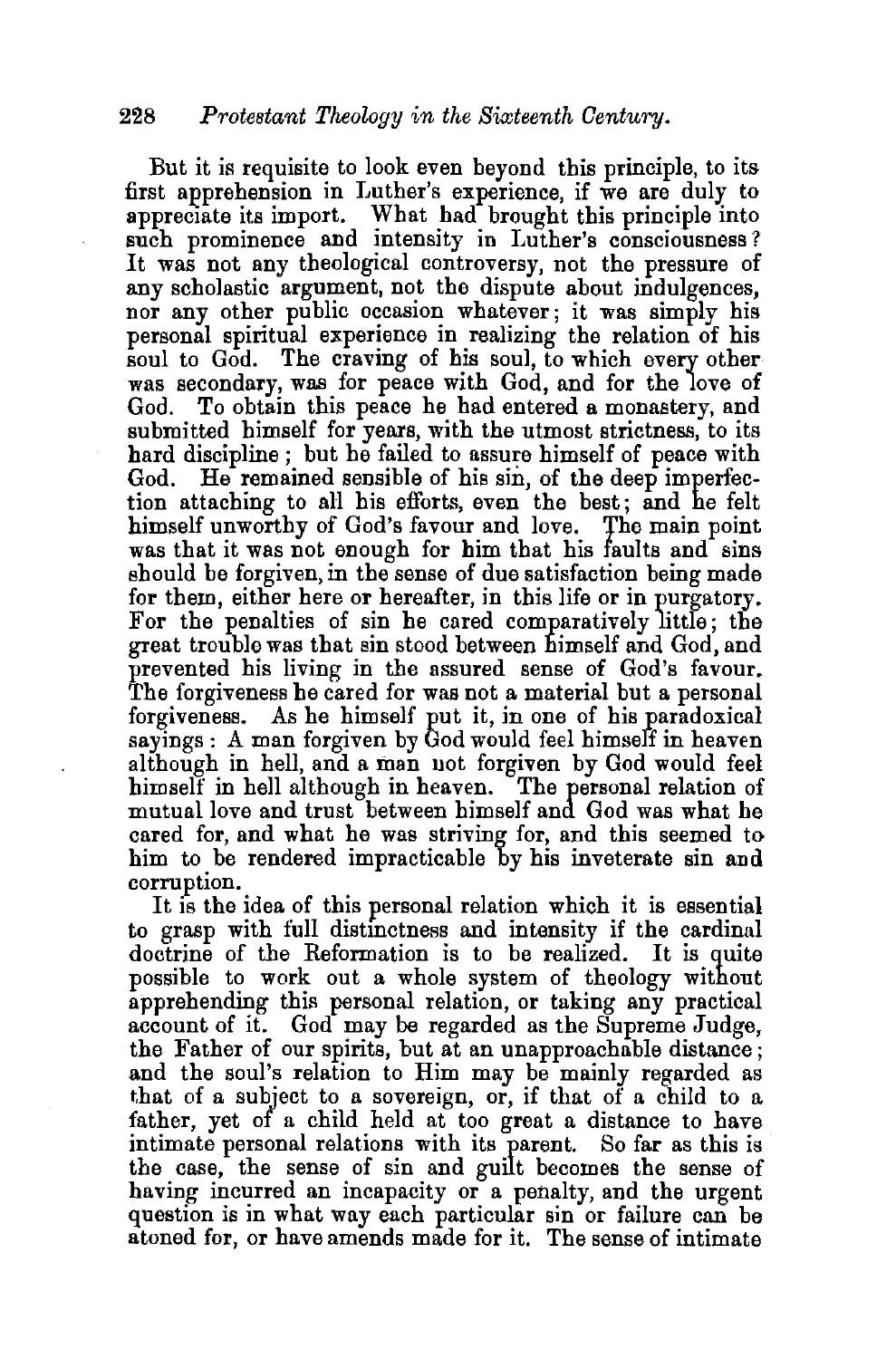personal relationship may be hardly realized as possible, and the absence of it, consequently, may not be a perpetual grief. This is really the key to the whole of that Roman and ecclesiastical system of penance, confession, and satisfaction, against which the Reformation waged such war. It was a system for making amends and procuring pardon for particular sins; and from that point of view it had a certain reasonableness, or could at least be presented in a fairly reasonable form. But to the great mass of men and women who submitted to it, the question of their personal relation to God no more arose in their minds than the question of their personal relation to the Emperor in the case of their violating some imperial ordinance. The Emperor personally was nothing to them, nor they to him, except so far as they came into conflict with his authority in respect to the particular ordinance in question; and all that he expected of them was that they should bear the punishment, or make the amends, which the law or the ordinance required. Even the recognised and important distinction between *culpa* and *prena,* guilt and punishment, did not necessarily touch the central point of the matter.  $Culpa$ , or guilt, might be regarded as simply a standing liability to *poena*, or punishment, until the requisite amends were made. It need not involve, and under the prevalent feeling now under consideration it did not involve, that sense of personal disfavour, of the loss of peace and communion with a beloved person, which is the craving from which the reformed principle takes its rise. A similar point may be considered in reference to the word *forgiveness,* which has practically two meanings, or a double meaning. It may mean the remission of a penalty, the passing over of an offence, with scarcely any reference to personal relations between the person who forgives and the person who is forgiven. But It may also mean the restoration of personal relations, with scarcely any reference to the remission or removal of the material consequences of the offence. In family relations there may be offences of which the consequences are irreparable, and for which the offender must permanently suffer, but which may, nevertheless, be perfectly forgiven, in the sense of entire love, confidence, and favour being reestablished between the offending and the offended relatives.

Now, this is the distinction which was brought out with a new vividness by Luther's consciousness and Luther's experience, and which gave rise to the revived apprehenston of St. Paul's doctrine of justification. He wanted to know whether he could be assured of his personal acceptance with God ; whether he could be taken again to his Father's heart, and live in the light of his Father's countenance. That, he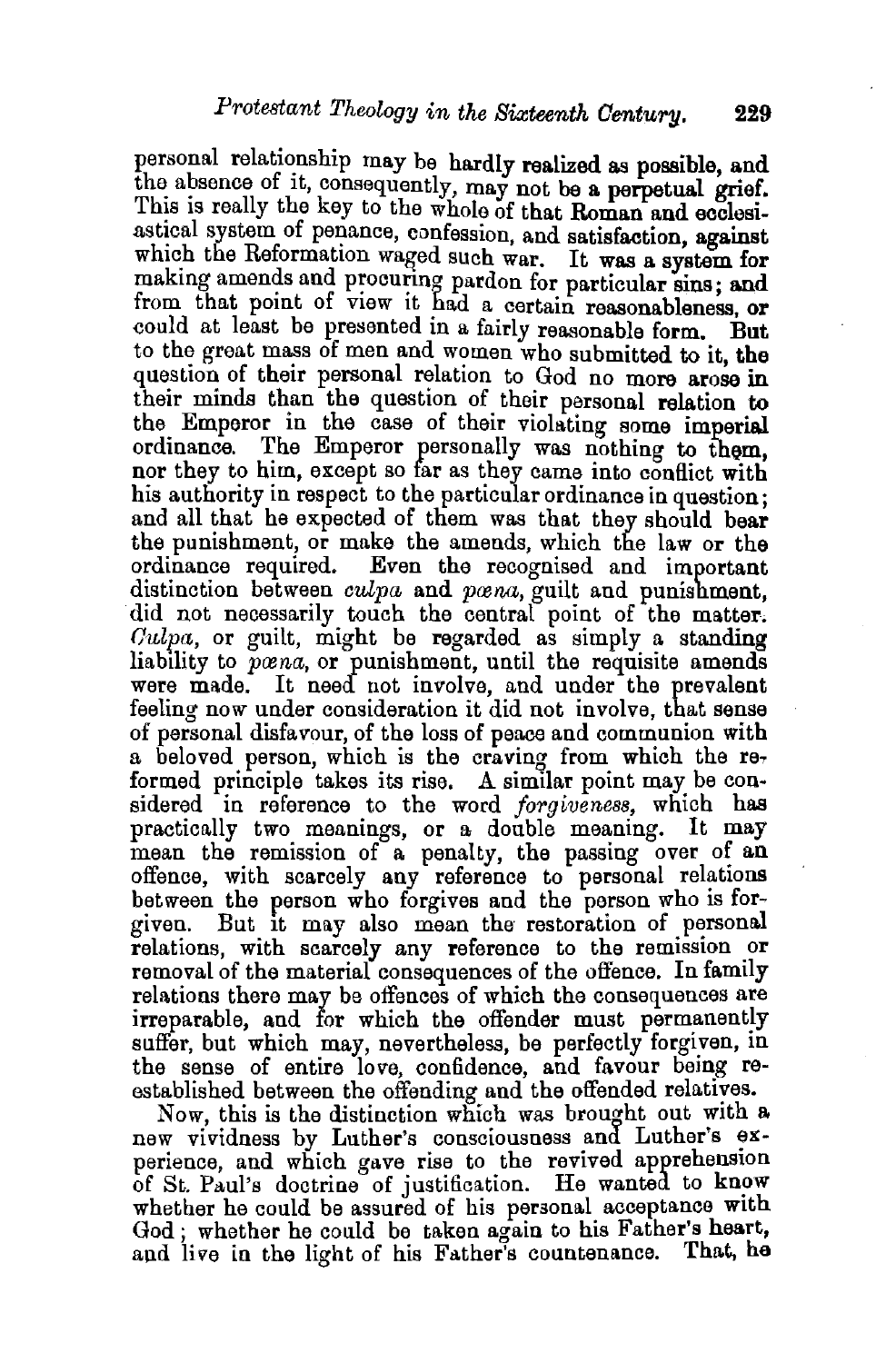was sure, he could not know, he could not claim, upon the ground of his own condition, or upon the basis of any obedience of his own. Justification meant being forgiven in the personal sense of the word-taken into favour, given the position of a good child in the heavenly Father's household, or, in technical language, accounted righteous before God. It did not mean, and does not mean, forgiveness in the mere material sense of being relieved from all the penalties of sin. Many of those penalties may be permanent in this world, and may have their effect on our position in the final judgment; but they need not interfere with the blessed personal relations towards God of filial confidence, trust, love, and perfect peace.

Now, justification, conceived in this sense, can only be an act of personal grace, and it may be, and in human relations it often must be, granted from motives which are quite independent of the merits or acts of the person to whom it is offered.<br>It may be offered to a son for the sake of his mother, to a huspendent of the merits or acts of the person to whom it is offered. band or wife for the sake of a child, to another for the sake of a friend; but whatever the cause for which it is offered, there is one thing indispensable to its enjoyment, which is at the same time the only means by which it can be enjoyed. It must be believed and accepted. Not to believe or accept a forgiveness thus offered is, indeed, a renewed offence of the highest kind; it is a refusal of love, an act of ingratitude, which must cause a greater personal separation than ever. But, on the other hand, if it is accepted, it must be accepted simply as an act of grace ; and, though it involves the highest obligations for the future, yet to attempt, in accepting it, to plead any merits of one's own, past, present, or future, would be felt among human beings to be evidence of a total want of appreciation of the grace with which the forgiveness is offered. Such is the gracious, natural, human analogy, by which the doctrine of justification for Christ's sake by faith only may be best illustrated. If a father may offer forgiveness to a son for his mother's sake, we may well conceive of God as offering us forgiveness for Christ's sake, for Christ's love, Christ's suffering, Christ's perfect obedience; and in this sense the righteousness of Christ may well be regarded as covering us, and being imputed to us, not in any fictitious sense, but as the offering for the sake of which God receives us again into His favour, and admits us to communion with Him, if we do but believe Bim and accept His love, with all it involves and requires. It may, perhaps, be said, in passing, that there seems something more natural and reasonable than appears often to be realized in the old theological language respecting our Saviour's having fulfilled the law for us, not only by His death, but by His life, and having thus given satisfaction to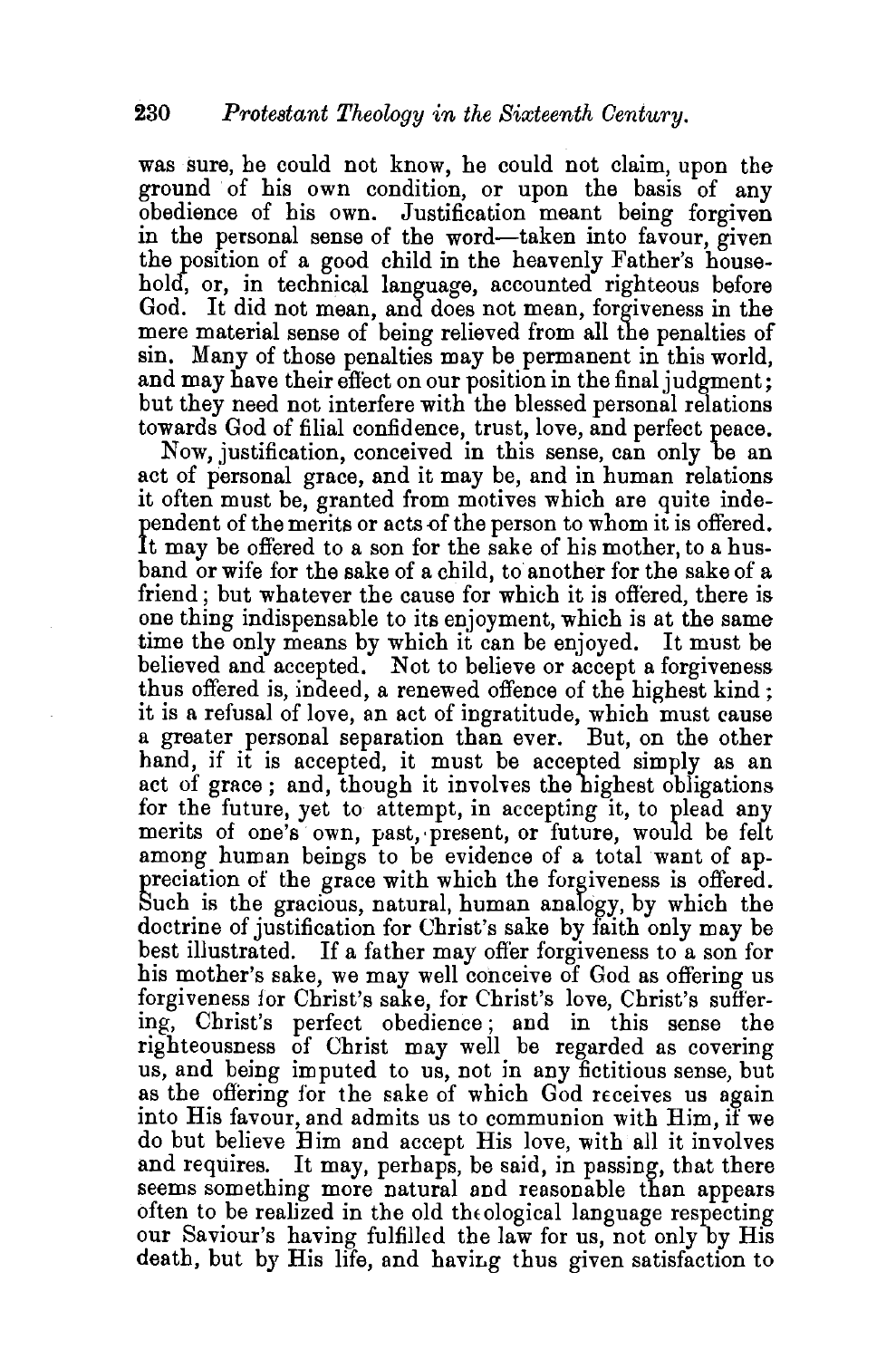God's justice. It seems evident, at least, that if the human race had not presented one single instance of the fulfilment of the law of its nature, if every being in human form had failed to realize the Divine ideal, it would have been impossible for Divine satisfaction to have rested on such a race. Whereas, on the other hand, when that tdeal had once been realized, an earnest had at least been afforded of the fulfilment of the Divine purpose, and God could once more say of the nature at least, which He had created, that it was very good.

But we are not here concerned, as a matter of controversy, with the arguments on which the doctrine of justification by faith rests, except so far as is necessary to illustrate its meaning as the starting-point of the reformed theology. The considerations which have been adduced are of importance as illustrating the fact, that the cardinal principle of the Reformation was the revival in men of a sense of their personal relation to God, as the beginning and the end, the Alpha and the Omega, of their religious life. But unless it could be proclaimed to them that that relation was one of peace and love, it would have been impracticable to revive such a sense. Unless men have the assurance that they are at peace with God, they inevitably shrink from Him. They hide themselves among the trees of the garden of the world whenever they hear His voice. They may set up, and may develop infinitely, ecclesiastical systems for acquittal and discharge from His judgments ; but they will not dare to take His hand, as it were, and look up to Him face to face, and live in assured trust and love towards Him. Yet it is this latter feeling which is necessary to bring out the full strength of the human soul. It is only when a man can say, in the full sense of the words, "0 Lord, my Strength and my Redeemer," when he is assured that the eternal God is his refuge, and that underneath him are the everlasting arms, that the full truth, energy, and independence of his nature can be exerted. But this is the new life which was revived in Christendom by the exhibition of the truth of justification by faith. It was not merely proclaimed, it was exhibited in action. denunciation of indulgences, and the long controversy which followed, had the effect of gradually familiarizing the minds of all thoughtful and earnest men with the grand truth, that they could all claim the forgiveness, the favour and the love of God, whenever they believed His promises for Christ's sake, and would accept them. An enormous cloud of apprehension was lifted off their minds, and they were able to look even the Papal system in the face, and to act on their own consciences, in defiance of all consequences, whether in this world or in the next.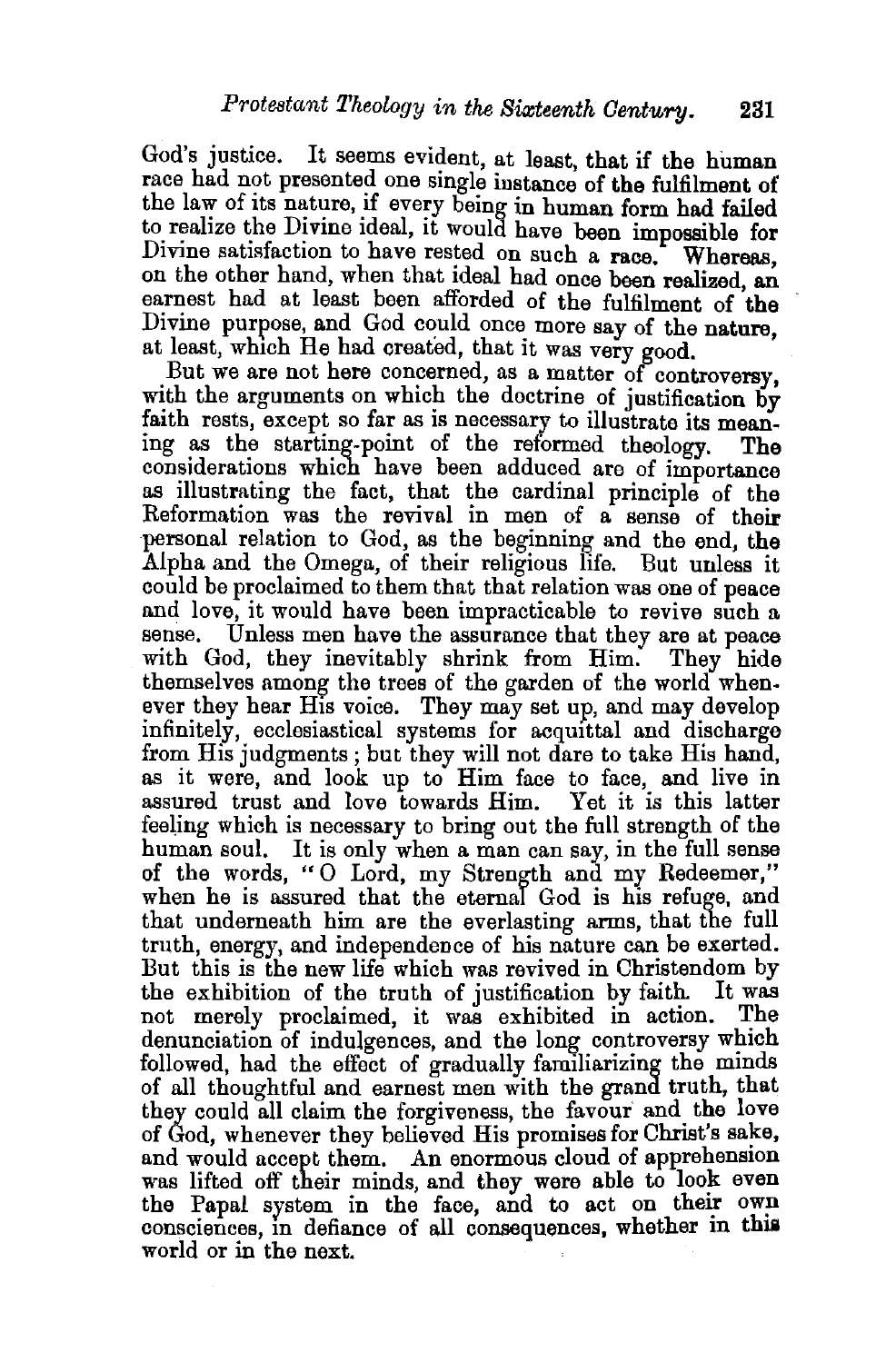This revived sense of peace with God became everything to them, and altered all the proportions of their religious and moral life. It explains the reason for much that might otherwise seem barren controversy respecting such questions as the relation of faith and good works. What was really at issue, in all the disputes which prevailed on that subject during the sixteenth century, was not so much the truth as the balance of truth. The history of religion exhibits a perpetual oscillation between the relative attractions of the first Commandment and the second. Our Lord said that the first of all the Commandments is : " Thou shalt love the Lord thy God with all thy heart, and with all thy soul, and with all thy mind." "This," He said, "is the first and great Commandment, and the second is like unto it, Thou shalt love thy neighbour as thyself." That first Commandment is so high an ideal that human nature is constantly inclined to do unconsciously what an eminent and beautiful writer-the author of "Ecce Homo"—actually printed, and to act as if our Lord had said : " The first of all the Commandments is, Thou shalt love thy neighbour as thyself."<sup>1</sup> It is possible, at all events, to pursue so earnestly a religion of good works towards our neighbour, as to put practically in the second place a religion of love towards God. That was in the Middle Ages, and is now, one of the dangers of the Roman system. Its orders of monks, with their lives of self-sacrifice for the good of others, may so dazzle the minds of men and women as to make them forget that the true law of human nature, as declared by our Lord, is not that we should love our neighbour more than ourselves, but that we should love God With the whole heart and soul, and our neighbour as ourselves. What was aimed at by the first principle of the reformers was to restore the true balance in this respect—to make trust in God, love of God, peace with God, the supreme object of men's lives.

In this effort their temptation, perhaps, was to overweight the balance in the other direction. As Archbishop Benson once said, if you make a ship roll too far on one side, it can hardly be saved from sinking without rolling back, in the first mstance, too far on the other. But, at all events, this is the key to the whole reformed teaching on the subject of good works, and when duly applied, it guards effectually against any danger in that respect. "Love God," said the Reformers, " with all your heart and soul, and love to your neighbour will follow"; but it is too possible, if you forget the proportion which our Lord establishes between love to

<sup>&</sup>lt;sup>1</sup> "Ecce Homo," fifth edition, p. 156: "To love one's neighbour as one's self was, Christ said, the first and greatest law."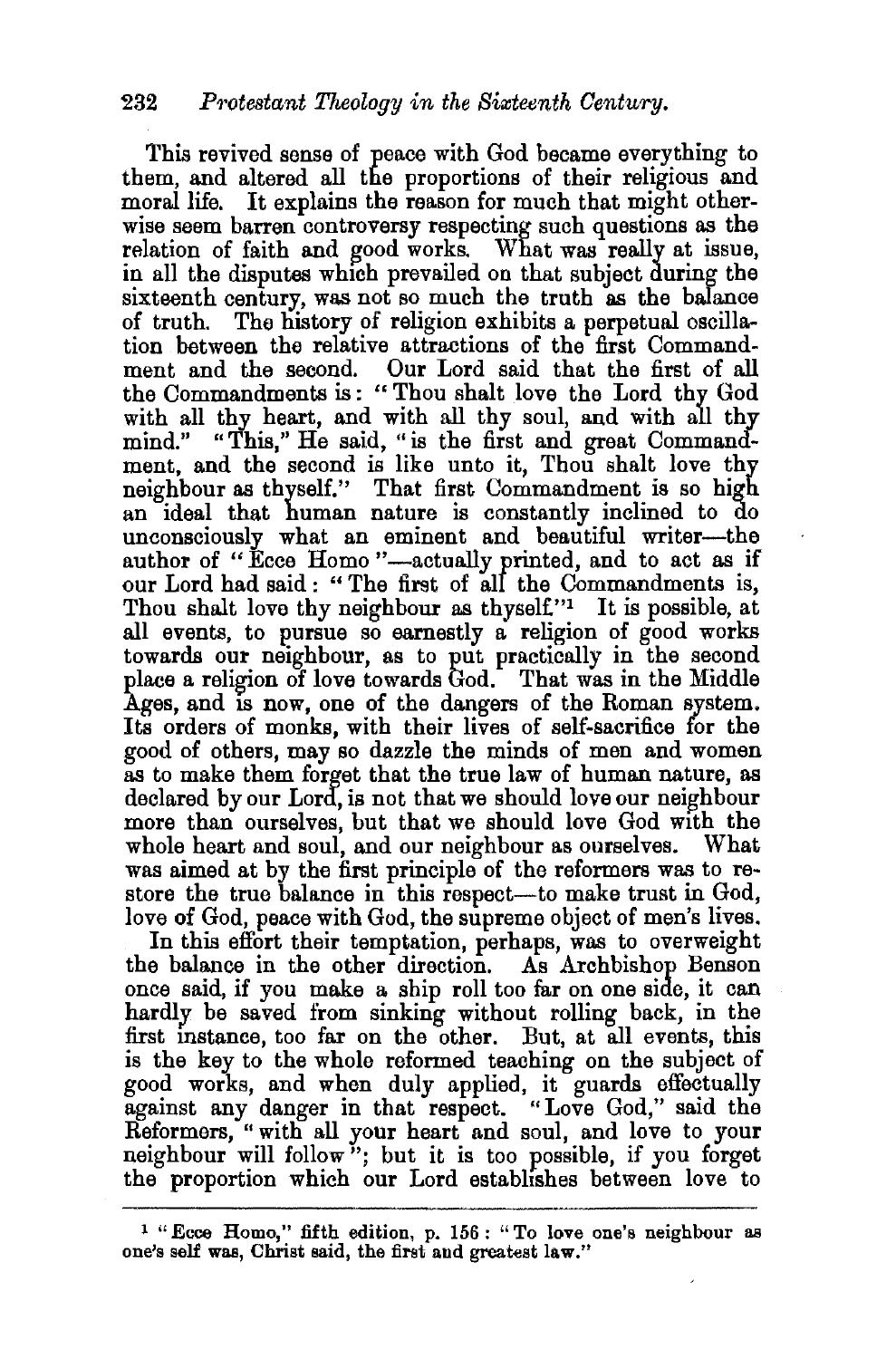God and love to your neighbour, that your very enthusiasm for good works, your very "enthusiasm of humanity," as it was called by the writer just mentioned, may be so exclusively developed, as to blind your eyes to the nature of your relation to God, and thus gradually to weaken all those higher qualities of the human soul which depend on your duly realizing that relation. These controversies, in short, were not controversies on points of abstract theology, but between two great conceptions and systems of life. The reformed ideal was that of the life of men justified by faith, living all alike, clergy or laity, men or women, in the faith and love, as well as the fear, of God, clinging to His peace and His communion as the supreme privilege of their lives, and serving their neighbour in their ordinary vocations as their duty might require. On the other side, taken as a whole, was a system of life in which men and women lived, indeed, in the fear of God, but without full assurance of peace with Him, never assured of their personal forgiveness, always apprehensive of the punishments, in this world and the next, due to their particular sins, and striving, by heroic and often admirable efforts of self-sacrifice for their neighbours, to make amends for their faults, and to win some remission of evil for themselves and others. The struggle, however dis-<br>guised under various forms of controversy, is a struggle as to the preponderance of the first or the second Commandment. But the first Commandment can never retain the preponderance which is given to it by our Saviour except on the basis of the assurance of the free personal forgiveness of the soul for Christ's sake. Then, when it knows that that forgiveness is freely offered to its faith, it can give its whole heart to God without reserve, and then its duties to its neighbour appear in their natural form and proportion, and it devotes itself to them without exaggeration, in pursuance of the ordinary claims of life.

This consideration, it may be observed, will explain the keenness, and, alas ! sometimes the bitterness, of some of the controversies respecting the nature of justification by faith which arose, in the course of the century, among the Reformers themselves, and which it will be sufficient, from this point of view, briefly to refer to, without pursuing them in detail. Such, in particular, was the remarkable controversy with Osiander. He, although firmly asserting the truth of our justification for Christ's sake, and not for any merits of our own, yet urged that it must be for the sake, not of what Christ had done for us, but for the sake of that which He produced in us, by the infusion of His own righteousness, that we were accounted righteous before God ; in fact, he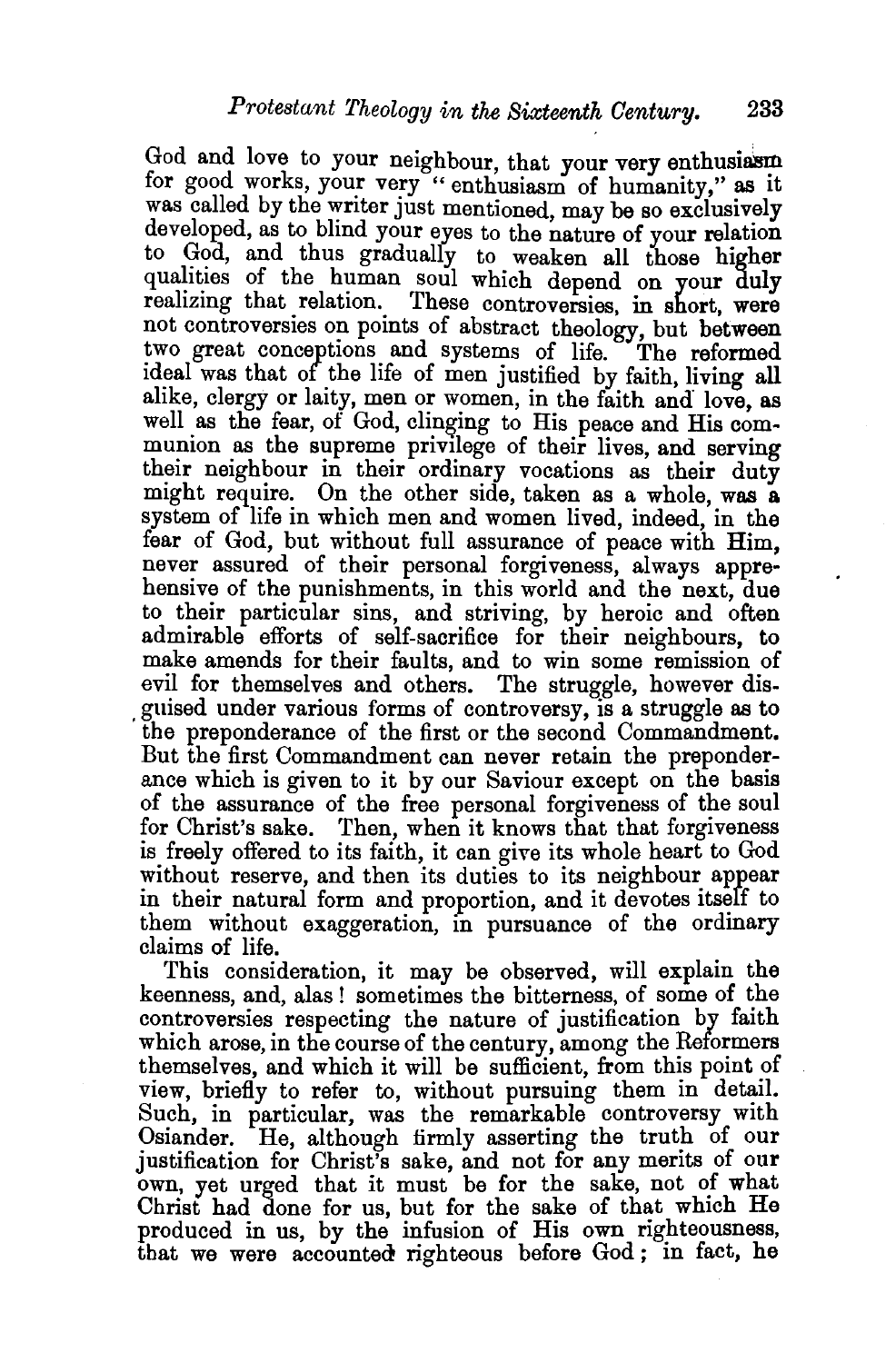practically revived that interpretation of justification which treats it as meaning to make righteous, instead of to account righteous. Our Saviour, he represented, had redeemed the world by His life and death, and had thus made our justification possible ; but we can enjoy that justification only when, by union with Christ through faith, His Divine life becomes our righteousness. In technical language, this amounted to teaching justification by infused, instead of by imputed, righteousness, and it was at once opposed with the greatest earnestness by the leading Reformers, including Melanchthon. He urged at once that snch a doctrine made our justification or forgiveness dependent, after all, on ourselves, on our own condition, and not on the sacrifice made for us by Christ. Osiander's teaching, he said, withdraws the honour due to the Mediator, obscures the grievous nature of the sin which remains even in those who are partakers of the righteousness of Christ, destroys the chief consolation of pious souls, and leads them into a state of perpetual doubtfulness. In fact, Osiander's theory struck at the very nerve of the reformed doctrine, because it deprived men of the right of claiming God's favour and peace with God for the sake of Christ alone, and consequently of entering into the enjoyment of that peace immediately and without reserve. A man must wait, according to any such theory, nntil he can satisfy himself that the righteousness of Christ is duly working in him, before he can look up to God in full confidence as His justified child. The danger and mischief of it was not that it was a technical theological error, but that it barred the way to that life in the light of God's countenance which, from the first moment of awakening in the soul, the Reformers desired it to realize. So, again, the contention of others, like Major, that good works were necessary to justification, was similarly resisted at the outset; not because there was the slightest question, in the minds of any but a few fanatics, that good works and righteousness are an essential part of a Christian life, but because it was essential, for the purpose of maintaining a free relation of trust in God, that His forgiveness should be recognised as offered to us of His own grace and favour, antecedently to anything that we have done or might do. In one instance after another, the Reformers of the first half of the sixteenth century checked with the utmost earnestness any tendency to misapprehend the nature of the forgiveness and justification, of the free admittance to God's favour, which they proclaimed, or to obscure our claim to it by putting forward any conditions for it but the merits of the Saviour Himself. What they were guarding against was not a mere erroneous doctrine respecting the terms of salvation, but the danger of weakening that sense of peace and free communion